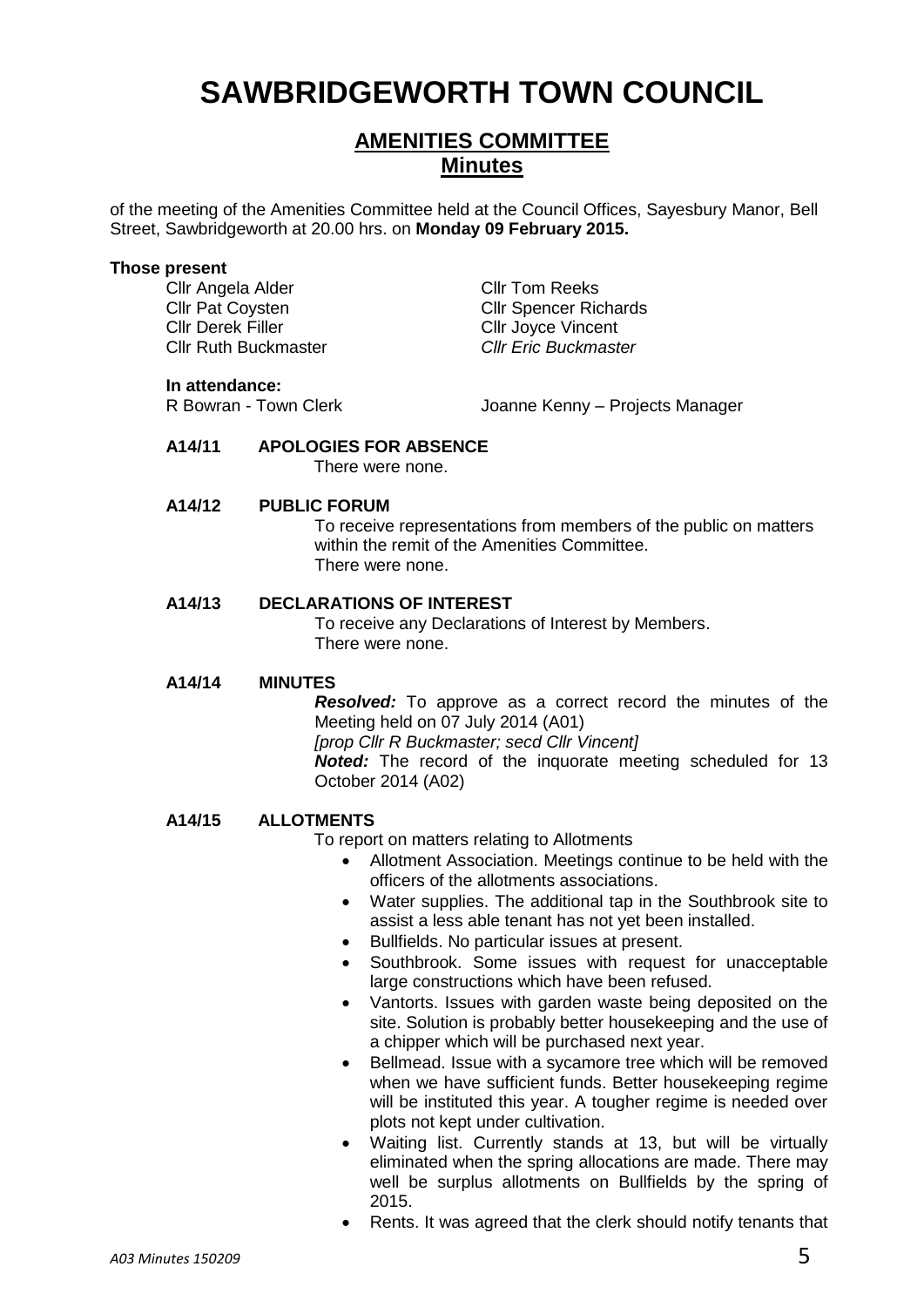rents will increase by 10% (to £3 a pole) with effect from October 2016. Also that rents should be increased each year to cover more of the costs of maintaining the sites.

The contribution made by Laura Carter to regularising the administration of the allotments was acknowledged by Members.

# **A14/16 CEMETERY**

To report on matters relating to the Town Cemetery

- Inspections. Continue to be carried out on a regular basis.
- Vandalism. The police have had reported to them an incident of alleged theft and vandalism on a plot.
- Trees. We have commissioned a contractor to attend to the row of trees separating the original boundary of the cemetery from the first extension.

# **A14/17 OPEN SPACES & FOOTPATHS**

To report on matters relating to Footpaths and Open Spaces.

- Bullfields
	- o Inspection and maintenance carried out. There are continuing instances of vandalism and graffiti.
- West Road
	- o Inspection and maintenance carried out. The General Hand is to be trained in playground inspections.
- Other areas
	- o Bell Street flower beds have been replanted from time to time. Berberis noted as seeming healthy.
	- o London Road flower beds are scheduled for a complete makeover this Spring. Under planting to take place Spring 2015 and overplanting possibly a year later. Suggested that community volunteers be recruited to maintain the planters.
	- o The London Plane tree in that planter has been removed by Hertfordshire Highways and the roots have been poisoned.
- Town Green
	- o Further consideration has been given to the development of the Town Green and we have met with the District Council's Landscape Architect and Arboriculture Officer.
	- o Recommendation that we should commission a topographical survey and a tree survey was agreed.
- Rivers Heritage Site and Orchard
	- o Maintenance days continue with the logistic assistance of the council.
	- o The council carried out the Risk Assessments for the January Wassail day.
	- o STC will purchase the required new tools from the funding that has been set aside for the site.
- Footpaths
	- o General state is said to be good although there is rapid growth at edges.
	- o Co-operative works are now taking place in association with Herts Highways and worth EHDC.